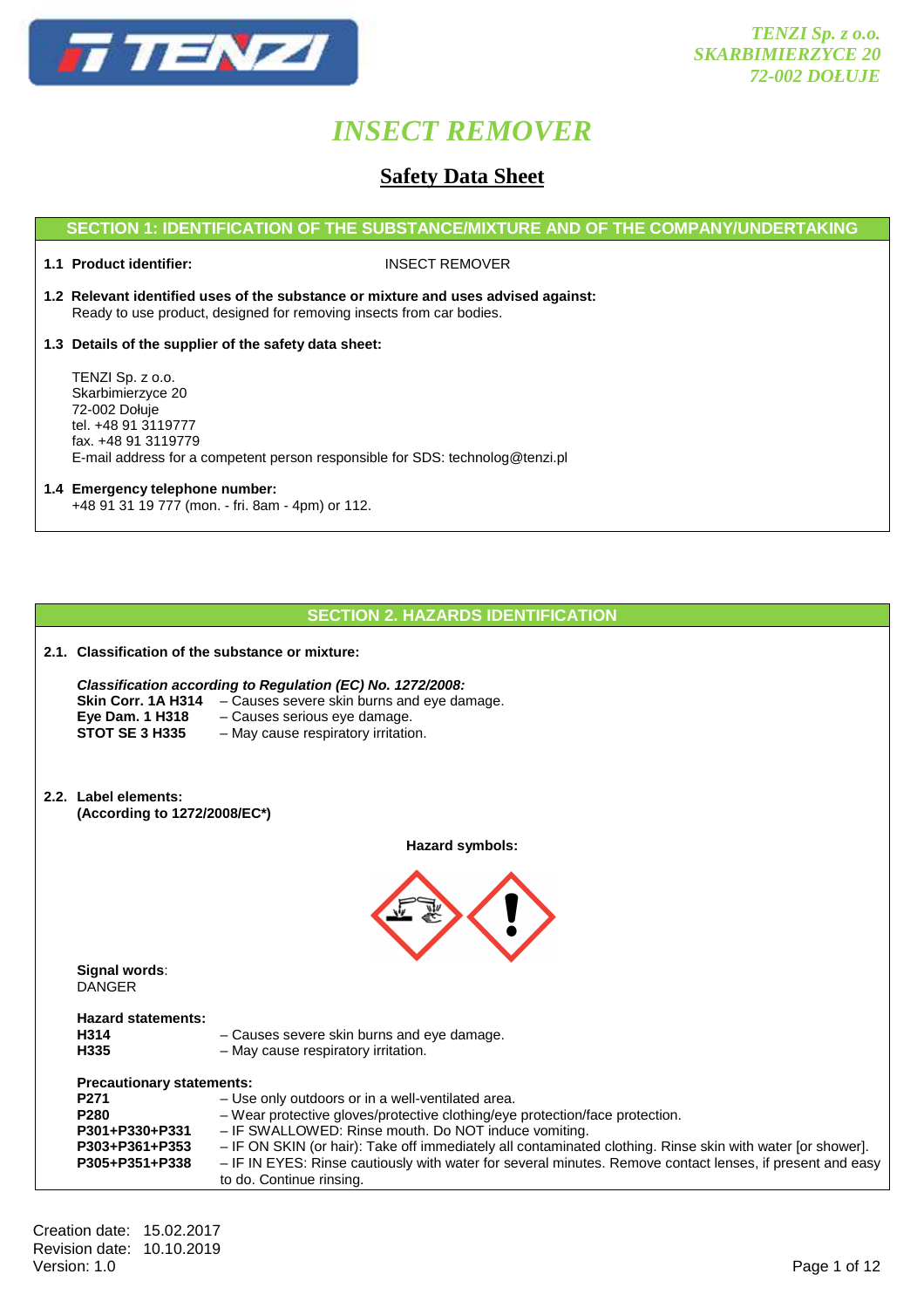

### **Safety Data Sheet**

**P310** – Immediately call a POISON CENTER/doctor<br> **P405** – Store locked up.  $-$  Store locked up.

#### **2.3. Other hazards:**

Substance does not meet criteria for PBT or vPvB in accordance with Annex XIII of REACH Regulation.

#### **SECTION 3. COMPOSITION / INFORMATION ON INGREDIENTS**

#### **3.1. Substances:**

Not applicable.

#### **3.2. Mixtures:**

 **Composition (according to: 648/2004/EC):** 

- < 1% sodium hydroxide
- 5-15% anionic surfactants
- < 5% cationic surfactants
- auxiliary substances not classified as dangerous

| <b>Identification</b>   |                                                                       | <b>Hazardous ingredient/classification</b>                                                     | <b>Concentration</b> |
|-------------------------|-----------------------------------------------------------------------|------------------------------------------------------------------------------------------------|----------------------|
| CAS:<br>WE:             | 141-43-5<br>205-483-3                                                 | 2-hydroxy-ethylamine                                                                           |                      |
| Index:<br>Registration: | 603-030-00-8<br>01-2119486455-28-XXXX                                 | Acute Tox. 4 H302, Acute Tox. 4 H332, Acute Tox. 4 H312,<br>Skin Corr. 1B H314, STOT SE 3 H335 | $< 9\%$              |
| CAS:<br>WE:             | 15763-76-5<br>239-854-6<br>No data available<br>01-2119489411-37-XXXX | Sodium cumenesulphonate                                                                        |                      |
| Index:<br>Registration: |                                                                       | Eye Irrit. 2 H319                                                                              | $< 6\%$              |
| CAS:<br>WE:             | 1310-73-2<br>215-185-5<br>011-002-00-6<br>01-2119457892-27-XXXX       | Sodium hydroxide                                                                               |                      |
| Index:<br>Registration: |                                                                       | Skin Corr. 1A H314, Met. Corr. 1 H290                                                          | $< 1\%$              |

The full texts of H symbols and phrases are in section 16.

#### **SECTION 4. FIRST AID MEASURES**

#### **4.1. Description of first aid measures:**

#### **Inhalation**:

In case of inhalation poisoning symptoms (cough, dyspnea, dizziness) move the injured to fresh air. Lay him down in semi-recumbent posture and make sure to keep him calm and warm. Get medical attention.

#### **Skin contact:**

If product comes in contact with the skin, immediately remove all contaminated clothing and flush exposed area with large amounts of water. In case of skin changes or burns, get medical attention.

#### **Eye contact:**

Flush eyes with running water (at least 15 minutes) while keeping eyelids open. Get medical attention.

Creation date: 15.02.2017 Revision date: 10.10.2019<br>Version: 1.0 Version: 1.0 Page 2 of 12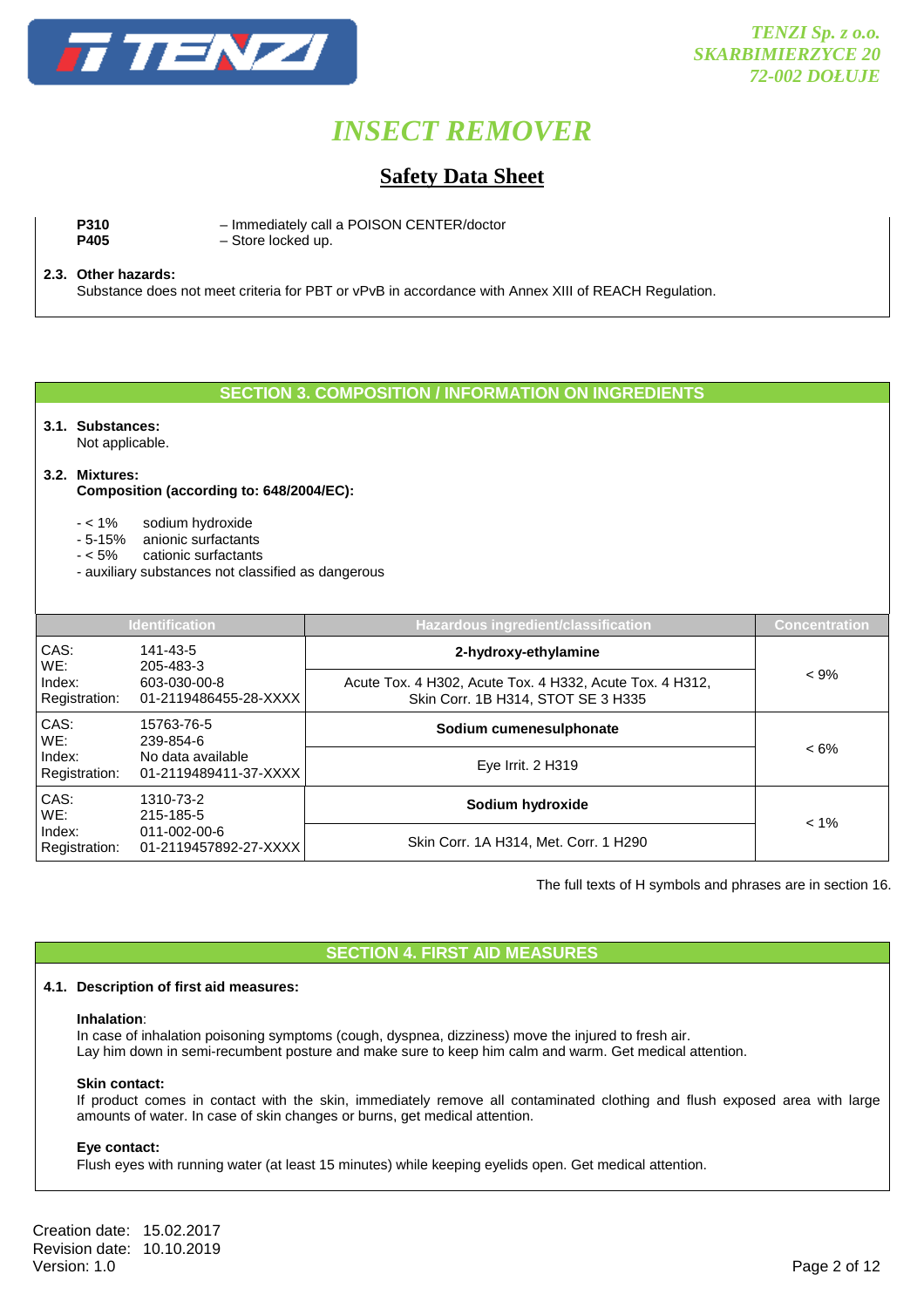

### **Safety Data Sheet**

#### **Ingestion:**

Do not induce vomiting. Get lots of water to drink. Do not take any neutralizing agents. Get medical attention and show them this SDS or product's label.

#### **4.2. Most important symptoms and effects, both acute and delayed:**

#### **Inhalation**:

In case of long-time exposure and without proper ventilation system, it may cause irritation of the upper respiratory tract.

#### **Skin:**

Causes serious skin burns..

#### **Eyes**:

Corrosive. Causes severe eye burns, chemical conjunctivitis and corneal damage (redness, intense pain), possible irreversible impairment of vision or blindness.

#### **Ingestion**:

May cause serious irritation of the mucous membrane.

#### **4.3. Indication of any immediate medical attention and special treatment needed:**

Get medical attention.

Fresh water and eye-wash preparations must be available on the worksite.

#### **SECTION 5. FIREFIGHTING MEASURES**

#### **5.1. Extinguishing media:**

**Suitable extinguishing media:**  Water, foam, extinguishing powder, carbon dioxide.

**Unsuitable extinguishing media:**  Do not use water jet on substance's surface.

**5.2. Special hazards arising from the substance or mixture:**  Product is non-flammable.

#### **5.3. Advice for firefighters:**

 Firefighters should wear self-contained breathing apparatus and full protective clothing. In case of fire, warn the people nearby and evacuate unprotected and untrained personnel from hazard area. Notify relevant emergency services. If possible, remove the containers away from the influence of fire and high temperature. Water may be used to keep fire-exposed containers cool until fire is out. The after burning residues should be removed

#### **SECTION 6. ACCIDENTAL RELEASE MEASURES**

#### **6.1. Personal precautions, protective equipment and emergency procedures:**

#### **For non-emergency personnel:**

Protective clothes, protective chemical-proof gloves (0.11 mm thick), safety glasses.

Creation date: 15.02.2017 Revision date: 10.10.2019<br>Version: 1.0 Version: 1.0 Page 3 of 12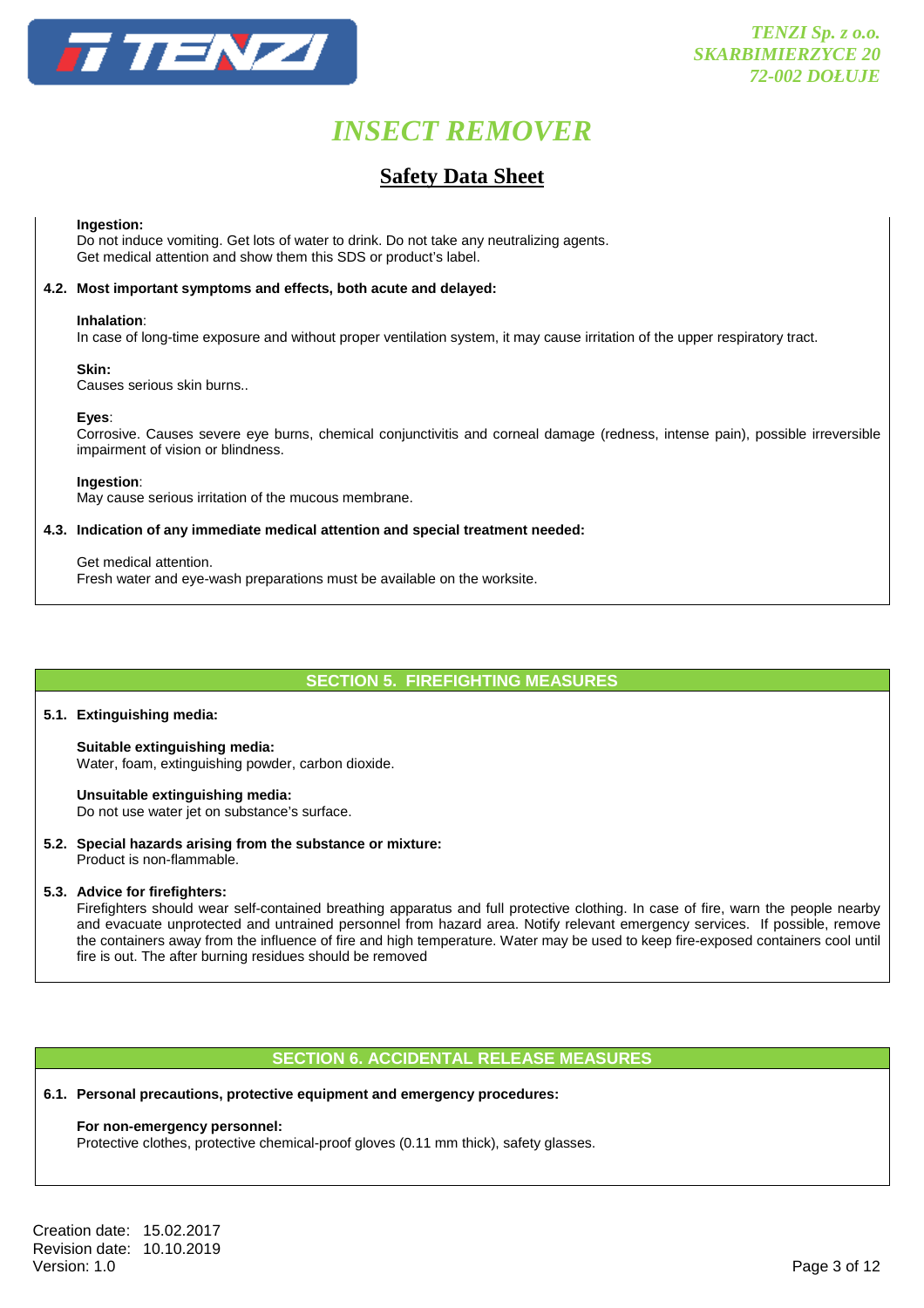

### **Safety Data Sheet**

#### **For emergency responders:**

 Protective clothes, protective chemical-proof gloves (0.11 mm thick), self-contained breathing apparatus, safety glasses. Avoid skin and eye contact. Provide proper ventilation..

#### **6.2. Environmental precautions:**

Avoid discharging the product into sewage system and onto the ground at all costs.

#### **6.3. Methods and material for containment and cleaning up:**

 In case of unexpected release of the substance into the environment, inform appropriate services about the emergency and remove any source of ignition. Prevent spills from entering sewers, surface water or groundwater. If it is possible, confine and contain the spill by closing the flow of the liquid, plug the damaged container and put it into leakproof wrapping. For a larger spill, make a dike around the outside edges of the spill and use absorbent materials (sand, sawdust, minced limestone). Store clean-up materials for disposal as hazardous waste. Decontaminate polluted area with water.

#### **6.4. Reference to other sections:**

See section 8 and 13.

#### **SECTION 7. HANDLING AND STORAGE**

#### **7.1. Precautions for safe handling:**

 Be careful when working with this product. Use personal protection recommended in section 8 Mix only with water. DO NOT mix with any other chemical substances. People with skin allergy or respiratory system problems should not have contact with this product. Avoid risk – read this instruction sheet carefully before using the product. After usage, keep container tightly closed and keep it away from unauthorized people. Use only adequate ventilation to avoid inhalation poisoning.

#### **7.2. Conditions for safe storage, including any incompatibilities:**

Store in a tightly closed, original plastic container. Store this product in a dry environment that will be maintained at 5°C - 35°C temperature with a good ventilation system and an easy washable, nonabsorbable alkaline resistant floor. DO NOT expose the product to sunlight and keep away from heat, sparks, flame and source of ignition.

#### **7.3. Specific end use(s):**

No data available.

#### **SECTION 8. EXPOSURE CONTROLS/ PERSONAL PROTECTION**

#### **8.1. Control parameters:**

Please check any national occupational exposure limit values in your country.

#### **NDS/NDSCh/NDSP values for individual chemical substances (according to SDS or Chemical Safety Report):**

#### **2-hydroxy-ethylamine (data for highly concentrated substance):**

| NDS:         | $2.5 \text{ mg/m}^3$ |
|--------------|----------------------|
| NDSCh:       | 7.5 mg/m $3$         |
| <b>NDSP:</b> | not identified.      |

Creation date: 15.02.2017 Revision date: 10.10.2019<br>Version: 1.0 Version: 1.0 Page 4 of 12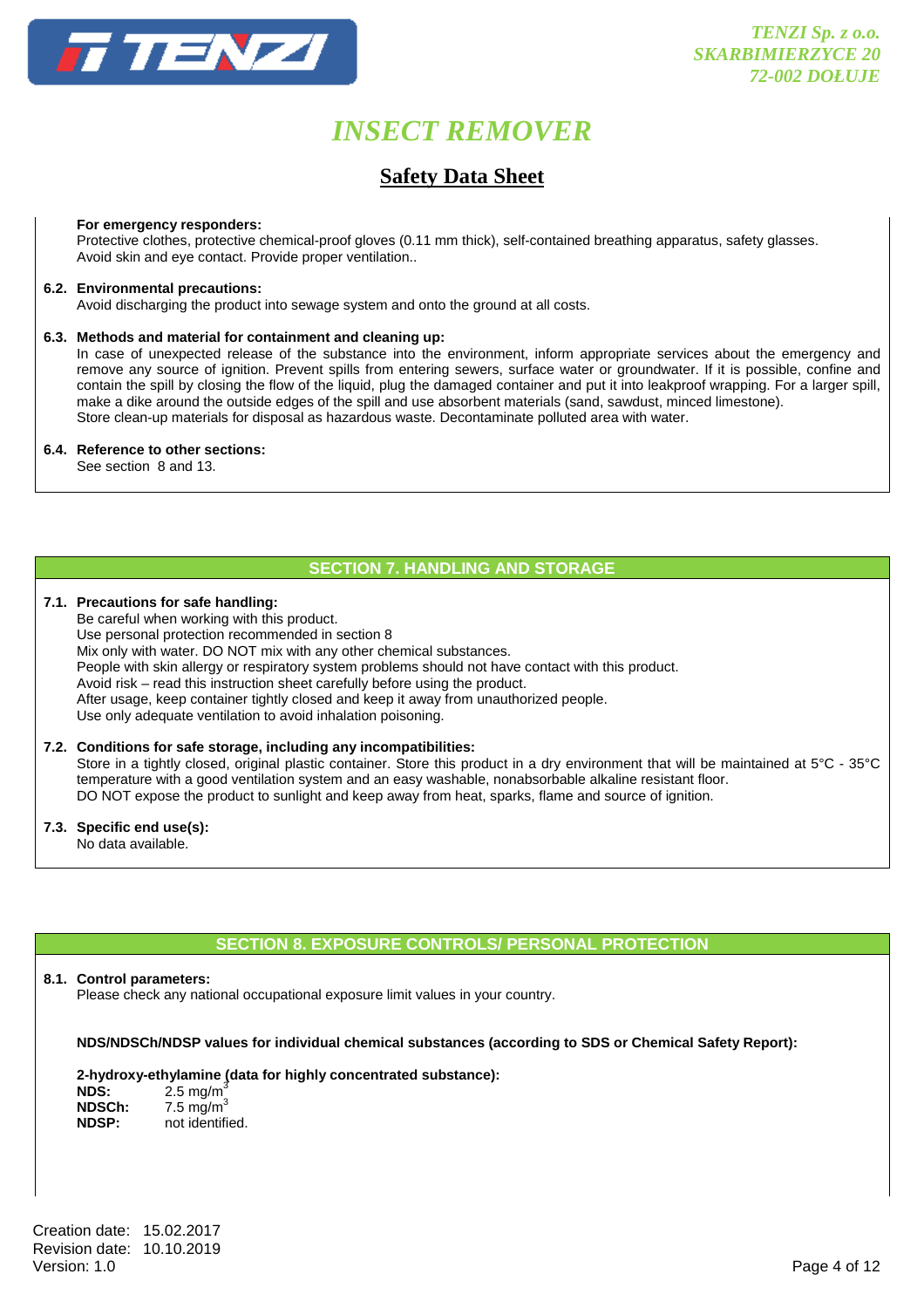

### **Safety Data Sheet**

 **Sodium cumenesulphonate (data for highly concentrated substance): NDS, NDSCh, NDSP:** not identified

**Sodium hydroxide (data for highly concentrated substance):** 

**NDS:** 0.5 mg/m<sup>3</sup> **NDSCh:** 1 mg/m<sup>3</sup><br>**NDSP:** not ident **NDSP:** not identified.

#### **DNEL /PNEC values for individual chemical substances (according to SDS or Chemical Safety Report):**

**2-hydroxy-ethylamine (data for highly concentrated substance):** 

#### **DNEL:**

Group: workers, Exposure time: long-term, Exposure route: dermal, Type of effect: systemic effect, Value: 1 mg/kg<br>Group: workers, Exposure time: long-term, Exposure route: inhalation, Type of effect: systemic effect, Value Group: workers, Exposure time: long-term, Exposure route: inhalation, Type of effect: systemic effect, Value: 3.3 mg/m<sup>3</sup><br>Group: consumers, Exposure time: long-term, Exposure route: dermal, Type of effect: systemic effect, Group: consumers, Exposure time: long-term, Exposure route: dermal, Type of effect: systemic effect, Group: consumers, Exposure time: long-term, Exposure route: inhalation, Type of effect: systemic effect, Value: 2 mg/m<sup>3</sup> Group: consumers, Exposure time: long-term, Exposure route: ingestion, Type of effect: systemic effect, Value: 3.75 mg/kg

#### **PNEC:**

| Aqua (fresh water):      | $0.085$ mg/l |
|--------------------------|--------------|
| Aqua (marine water):     | 0.0085 mg/l  |
| Sediment (fresh water):  | 0.425 mg/kg  |
| Sediment (marine water): | 0.0425 mg/kg |
| Sewage treatment plant:  | 100 mg/l     |
| Intermittent release:    | $0.025$ mg/l |
| Soil:                    | 0.035 mg/kg  |
|                          |              |

#### **Sodium cumenesulphonate (data for highly concentrated substance):**

#### **DNEL:**

Group: workers, Exposure time: long-term, Exposure route: dermal, Type of effect: systemic effect, Value: 7.6 mg/kg<br>Group: workers, Exposure time: long-term, Exposure route: inhalation, Type of effect: systemic effect, Val Group: workers, Exposure time: long-term, Exposure route: inhalation, Type of effect: systemic effect, Value: 53.6 mg/m<sup>3</sup><br>Group: consumers, Exposure time: long-term, Exposure route: dermal, Type of effect: systemic effect Group: consumers, Exposure time: long-term, Exposure route: dermal, Type of effect: systemic effect, Group: consumers, Exposure time: long-term, Exposure route: inhalation, Type of effect: systemic effect, Group: consumers, Exposure time: long-term, Exposure route: ingestion, Type of effect: systemic effect, Value: 3.8 mg/kg

#### **Sodium hydroxide (data for highly concentrated substance):**

**DNEL, PNEC:** not identified.

**NOTE:** When the concentration of substance is known, personal protective equipment should be chosen based on substance concentration in a workplace, exposure time and operations performed by the employee. In emergency situations, if substance concentration in the workplace is unknown, personal protection of highest class level should be used.

#### **8.2. Exposure controls:**

#### **RESPIRATORY PROTECTION:**

In case of insufficient ventilation, it is recommended to wear a gas mask with vapour absorber.

#### **HAND PROTECTION:**

Protective chemical-proof gloves (0.11 mm thick)

#### **EYE/FACE PROTECTION:**

Safety glasses. In case of contact with skin, use face shield.

Creation date: 15.02.2017 Revision date: 10.10.2019<br>Version: 1.0 Version: 1.0 Page 5 of 12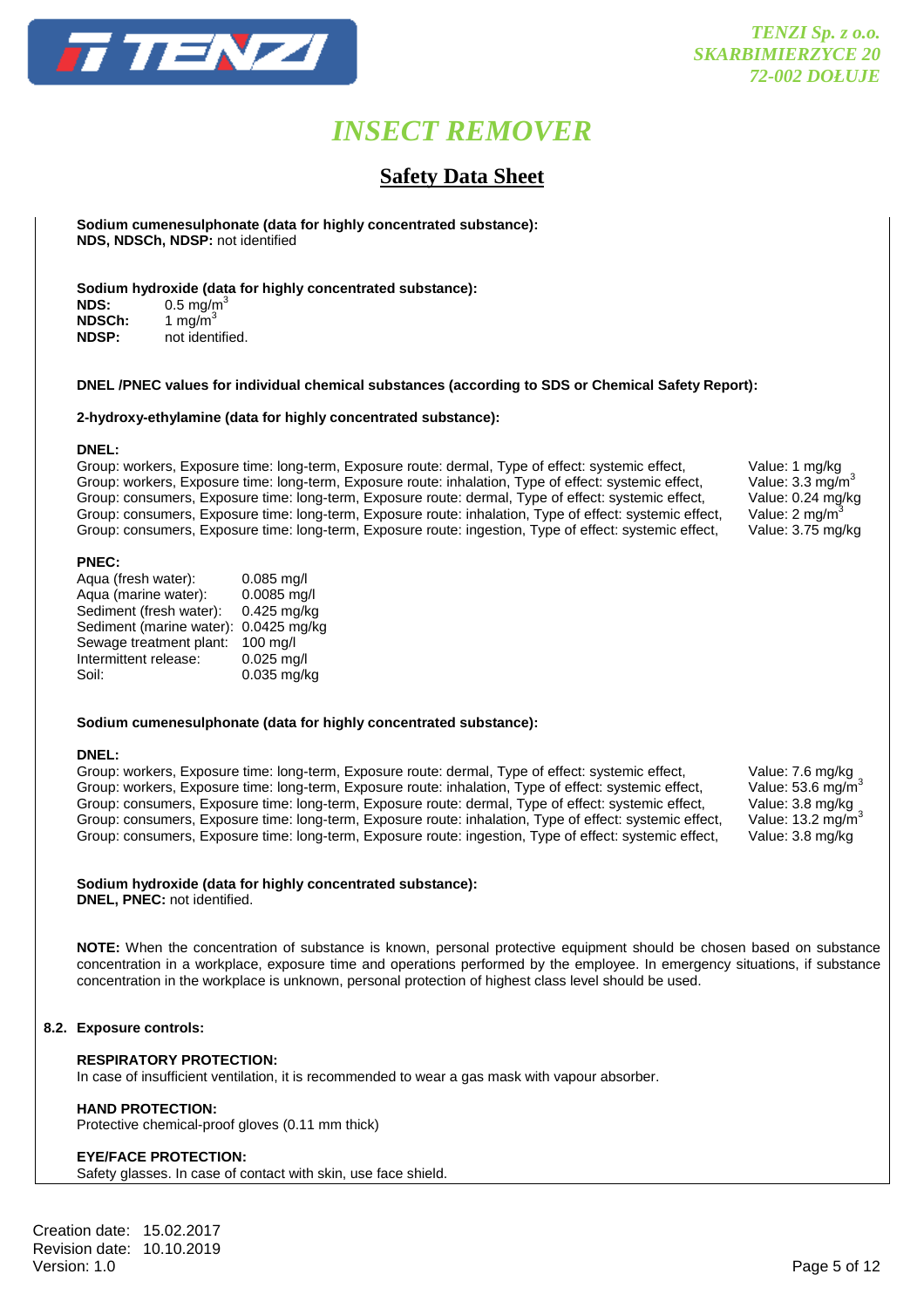

### **Safety Data Sheet**

 **SKIN PROTECTION:**  Protective clothes.

### **SECTION 9: PHYSICAL AND CHEMICAL PROPERTIES**

#### **9.1. Information on basic physical and chemical properties:**

| Appearance:                           | Straw-coloured liquid                           |
|---------------------------------------|-------------------------------------------------|
| Odour:                                | Characteristic for materials used in production |
| Odour threshold:                      | No data available                               |
| pH:                                   | $14 + 1$                                        |
| <b>Melting point:</b>                 | No data available                               |
| <b>Freezing point:</b>                | No data available                               |
| Initial boiling point:                | No data available                               |
| <b>Boiling range:</b>                 | No data available                               |
| <b>Flash point:</b>                   | No data available                               |
| <b>Evaporation rate:</b>              | No data available                               |
| Flammability (solid, gas):            | No data available                               |
| <b>Upper flammability limit:</b>      | No data available                               |
| Lower flammability limit:             | No data available                               |
| <b>Upper explosive limit:</b>         | No data available                               |
| Lower explosive limit:                | No data available                               |
| Vapour pressure:                      | No data available                               |
| Vapour density:                       | No data available                               |
| <b>Relative density:</b>              | $1.030 \pm 0.020$ g/cm <sup>3</sup>             |
|                                       |                                                 |
| Solubility:<br>A) Water:              | soluble                                         |
| B) Organic solvent:                   | No data available                               |
|                                       |                                                 |
| <b>Partition coefficient N-Octan:</b> | No data available                               |
| <b>Partition coefficient Water:</b>   | No data available                               |
| Auto-ignition temperature:            | No data available                               |
| <b>Decomposition temperature:</b>     | No data available                               |
| <b>Viscosity:</b>                     | No data available                               |
| <b>Explosive properties:</b>          | No data available                               |
| <b>Oxidising properties:</b>          | No data available                               |
|                                       |                                                 |
|                                       |                                                 |

#### **9.2. Other information:**

**Refractive index:** 15% Brix<sup>\*</sup> ± 5%

\*- Degrees Brix is the content of an aqueous solution. One degree Brix is 1 gram of sucrose in 100 grams of solution and represents the strength of the solution as percentage by weight (%w/w).

#### **SECTION 10. STABILITY AND REACTIVITY**

**10.1 Reactivity:**  No data available.

Creation date: 15.02.2017 Revision date: 10.10.2019<br>Version: 1.0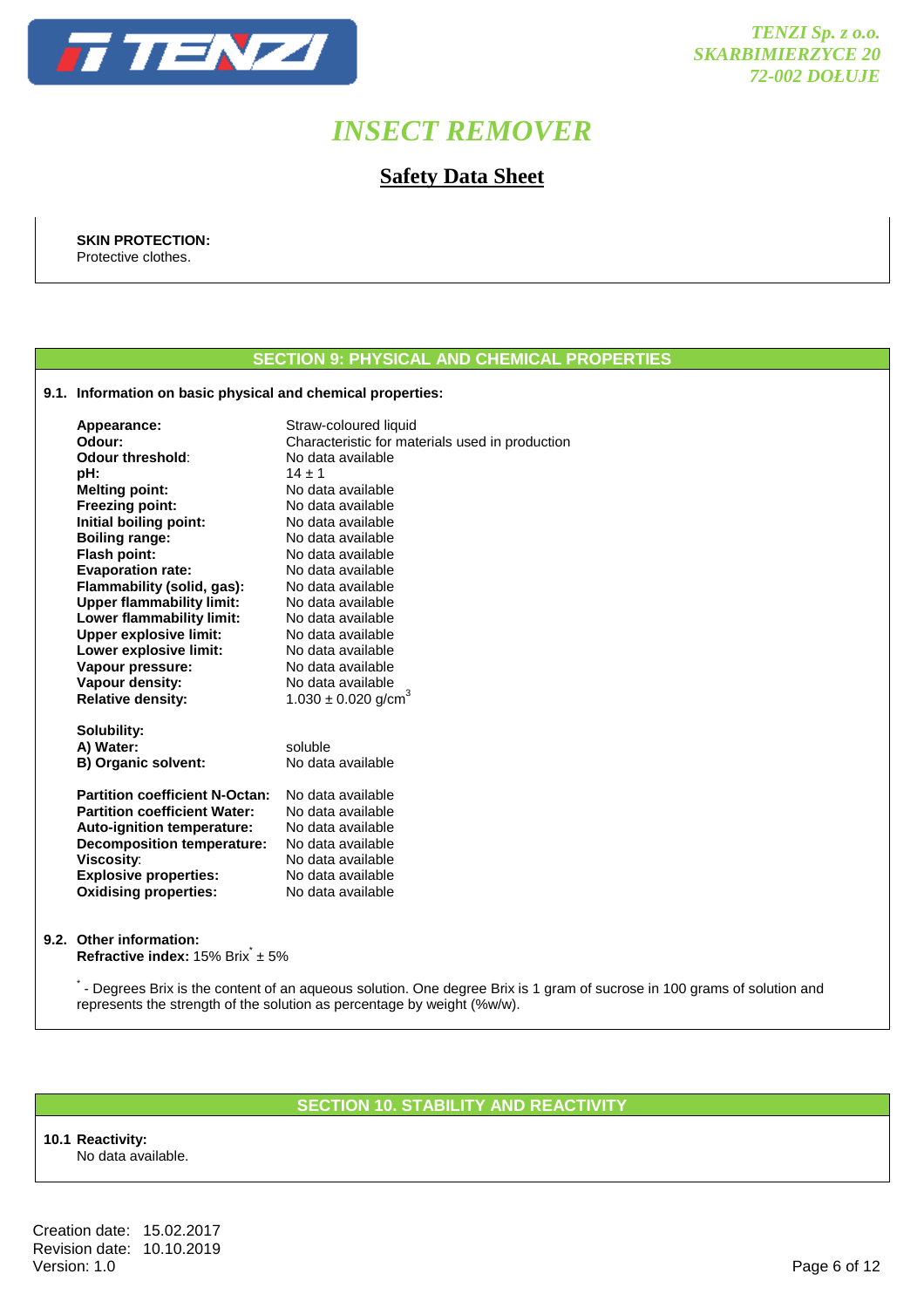

### **Safety Data Sheet**

#### **10.2 Chemical stability:**

Stable under recommended storage conditions (see section 7).

**10.3 Possibility of hazardous reactions:** May violently react with acids (releases warmth).

**10.4 Conditions to avoid:** Avoid heavily warmed rooms without ventilation and long-term exposure to sunlight.

#### **10.5 Incompatible materials:** Acids, strong oxidizers.

**10.6 Hazardous decomposition products:**

No data available.

#### **SECTION 11. TOXICOLOGICAL INFORMATION**

#### **11.1 Information on toxicological effects:**

#### **ACUTE TOXICITY:**

#### **Inhalation:**

In case of long-time exposure and without proper ventilation system, it may cause irritation of the upper respiratory tract.

#### **Skin:**

Corrosive. Causes serious skin burns.

#### **Eyes:**

 Corrosive. Causes severe eye burns, chemical conjunctivitis and corneal damage (redness, intense pain), possible irreversible impairment of vision or blindness.

#### **Ingestion:**

May cause serious irritation of the mucous membrane.

| $ATEmix = 16863$ | (acute toxicity, orally)     |
|------------------|------------------------------|
| $ATEmix = 14.46$ | (acute toxicity, inhalation) |
| $ATEmix = 27855$ | (acute toxicity, dermal)     |

#### **DETAILS OF PARTICULAR COMPONENTS (according to substances SDS):**

#### **2-hydroxy-ethylamine (data for highly concentrated substance):**

| LD50:<br><b>LC50:</b><br>LD50:                                  | 1515 mg/kg<br>$>1.3$ mg/l/6h<br>2504 mg/kg |                                      | (rat, orally)<br>(rat, inhalation)<br>(dermal) | (OECD 401)<br>(OECD 402) |
|-----------------------------------------------------------------|--------------------------------------------|--------------------------------------|------------------------------------------------|--------------------------|
| Skin irritation<br>Serious eye irritation<br>No allergic effect |                                            | (rabbit)<br>(rabbit)<br>(guinea pig) | (OECD 404)<br>(OECD 405)<br>(OECD 406)         |                          |

#### **Teratogenicity:**

No distortions.

#### **Reproductive toxicity:**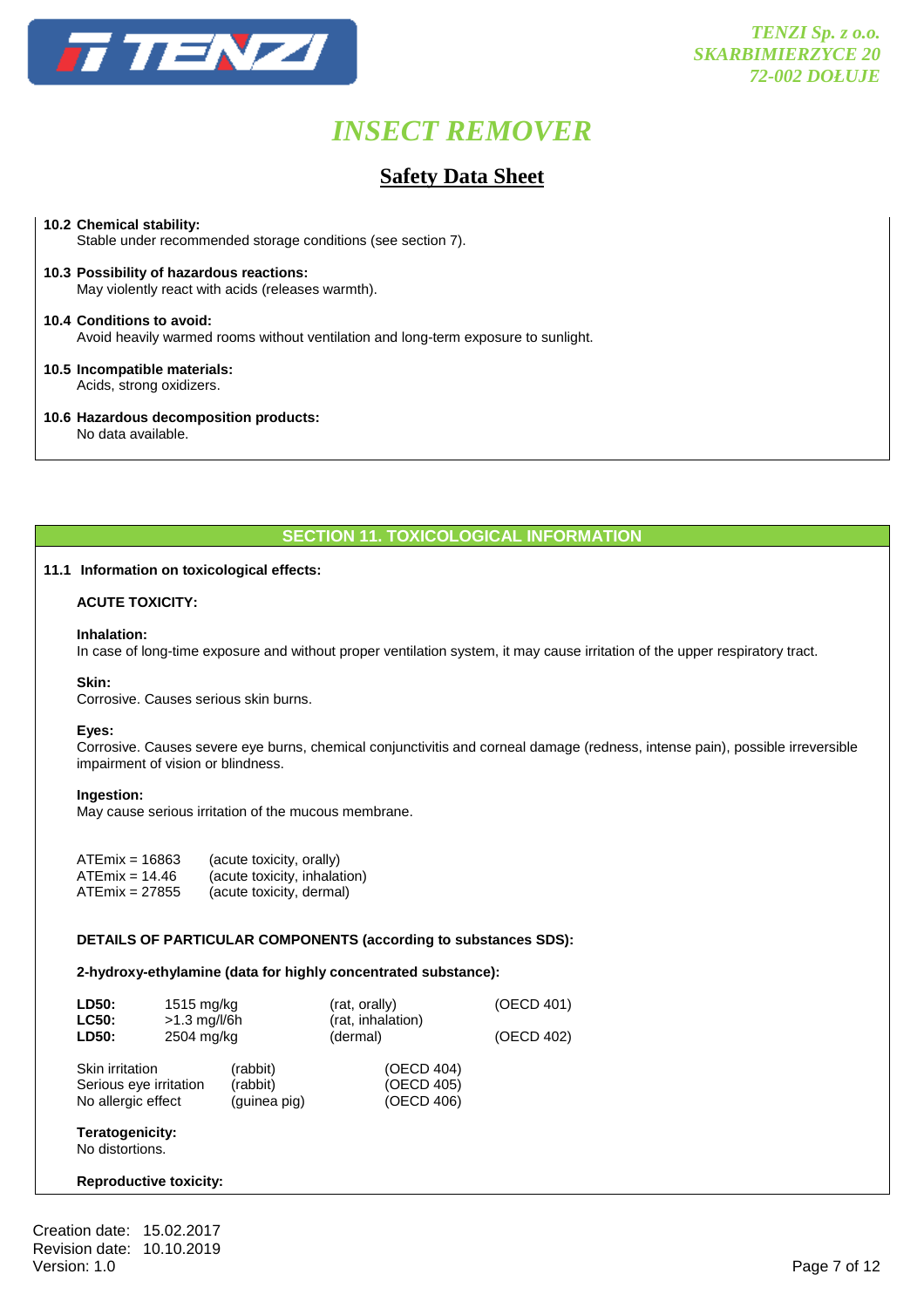

### **Safety Data Sheet**

 The actual product wasn't tested. Following statements are based on products with similar structure. After high enough dosage, we cannot exclude potential side effects that may cause fertility problems or other harmful effects on human body.

#### **Sodium cumenesulphonate (data for highly concentrated substance):**

| <b>LD50:</b>                                               | >7000 mg/kg                                                                                                                                                                                                                                                                                                      | (rat, orally)        |                          |
|------------------------------------------------------------|------------------------------------------------------------------------------------------------------------------------------------------------------------------------------------------------------------------------------------------------------------------------------------------------------------------|----------------------|--------------------------|
| <b>LD50:</b>                                               | >2000 mg/kg                                                                                                                                                                                                                                                                                                      | (rabbit, dermal)     |                          |
|                                                            | Doesn't irritate the skin.<br>p-cumenesulphonate sodium slightly irritates skin (rabbit, OECD 404).<br>Seriously damage eyes.<br>p-cumenesulphonate sodium irritates eyes (rabbit, OECD 405).<br>No allergic effects (guinea pig, OECD 406).<br>No mutagenic effects.<br>No carcinogenic effects (rat, OECD 453) |                      |                          |
| <b>NOAEL:</b>                                              | <b>Reproductive toxicity:</b><br>> 936 mg/kg<br>No problems detected.                                                                                                                                                                                                                                            | (rat, orally)        |                          |
| <b>Teratogenicity:</b><br><b>NOAEL:</b>                    | > 936 mg/kg<br>No problems detected.                                                                                                                                                                                                                                                                             | (rat)                |                          |
| <b>Chronic toxicity:</b><br><b>NOAEL:</b><br><b>NOAEL:</b> | > 440 mg/kg<br>763-3534 mg/kg                                                                                                                                                                                                                                                                                    | (dermal)<br>(orally) | (OECD 411)<br>(OECD 408) |
|                                                            | Sodium hydroxide (data for highly concentrated substance):                                                                                                                                                                                                                                                       |                      |                          |
| LD50:                                                      | 500 mg/kg                                                                                                                                                                                                                                                                                                        | (rat, orally)        |                          |
|                                                            |                                                                                                                                                                                                                                                                                                                  |                      |                          |

 Very harmful after swallowing. Causes burns in mouth, throat and stomach. Risk of gastrointestinal perforation. Corrosive effects on skin. Burns, deep wounds and skin necrosis. Serious and irreversible eye damage. Risk of blindness. No allergic effects. No mutagenic effects. No carcinogenic effects. Corrosive effects on respiratory system. Causes irritation of the mucous membrane.

#### **SECTION 12. ECOLOGICAL INFORMATION**

#### **12.1. Toxicity:**

**Data for the mixture ingredients:** 

#### **2-hydroxy-ethylamine (data for highly concentrated substance):**

| LC50:        | 349 mg/l/96h |
|--------------|--------------|
| <b>LC50:</b> | 170 mg/l/96h |
| EC50:        | 65 mg/l/48h  |
| EC50:        | 2.5 mg/l/72h |
| EC50:        | 22 mg/l/72h  |

(fish, Cyrpinus carpio) **(semi-static)** (fish,Carassius auratus) **(fish**,Carassius auratus) **(daphnia, Daphnia magna)** (static)<br>(algae, Selenastrum capricornutum) (growth degree, OECD 201) (algae, Selenastrum capricornutum) (algae, Scendesmus subspicatus) (growth degree)

Creation date: 15.02.2017 Revision date: 10.10.2019<br>Version: 1.0 Version: 1.0 Page 8 of 12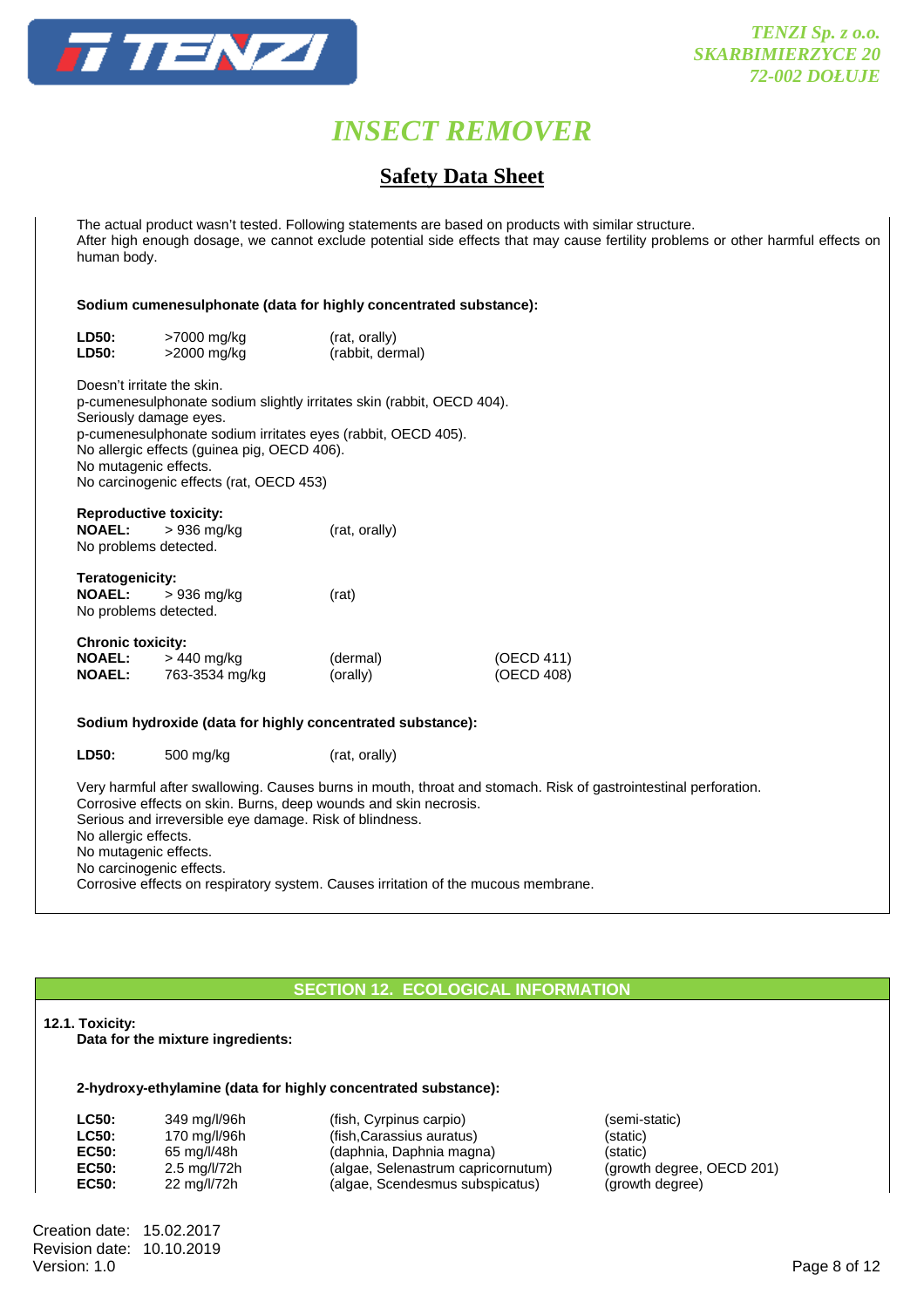

### **Safety Data Sheet**

Toxic to aqua organisms.

#### **Sodium cumenesulphonate (data for highly concentrated substance):**

| EC50:        | > 1000 mg/l/48h | (daphnia)  | (EPA OPPTS EPA OTS 797.1300) |
|--------------|-----------------|------------|------------------------------|
| EbC50:       | > 230 mg/l/96h  | (algae)    | (EPA OPPTS EPA OTS 797.1050) |
| <b>NOEC:</b> | 31 mg/l/96h     | (algae)    | (EPA OPPTS)                  |
| ErC50:       | > 1000 mg/l/3h  | (bacteria) | (OECD 209/active sediment)   |
| <b>LC50:</b> | > 1000 mg/l/96h | (fish)     | (EPA OPPTS EPA OTS 797.1400) |

#### **Sodium hydroxide (data for highly concentrated substance):**

Toxic for animals, aquatic organisms and bacteria. May adversely affect plant growth.

| LC0:          | 157 mg/l/48h | (fish) |
|---------------|--------------|--------|
| <b>LC50:</b>  | 189 mg/l/48h | (fish) |
| <b>LC100:</b> | 213 mg/l/48h | (fish) |

#### **12.2. Persistence and degradability:**

 The surfactants contained within the product comply with the biodegradability criteria as laid down in Regulation (EC) No 648/2004 on detergents.

#### **Data for the mixture ingredients:**

| <b>Substance</b>        | <b>Method</b>        | Length               | Degraded percentage  |
|-------------------------|----------------------|----------------------|----------------------|
| 2-hydroxy-ethylamine    | <b>OECD 301 A</b>    | 21 days              | $>90\%$              |
| Sodium cumenesulphonate | <b>OECD 301 B</b>    | 28 days              | $100\%$              |
| Sodium hydroxide        | Easily biodegradable | Easily biodegradable | Easily biodegradable |

#### **12.3. Bioaccumulative potential:**

Bioaccumulation is not likely to happen – based on the mixture's ingredients.

#### **12.4. Mobility in soil**

The product is water soluble and may sink into groundwater systems.

#### **12.5. Results of PBT and vPvB assessment:**

This substance/mixture does not meet the PBT and vPvB criteria of REACH, annex XIII..

#### **12.6. Other adverse effects:**

No data available.

#### **SECTION 13. DISPOSAL CONSIDERATIONS**

#### **RESIDUES AND WASTES:**

DO NOT mix with other liquid wastes. DO NOT empty into sewage system. Product should be totally used up according to its description. If it's impossible to do so, dispose of this material and its container at hazardous or special waste collection point.

Creation date: 15.02.2017 Revision date: 10.10.2019 Version: 1.0 Page 9 of 12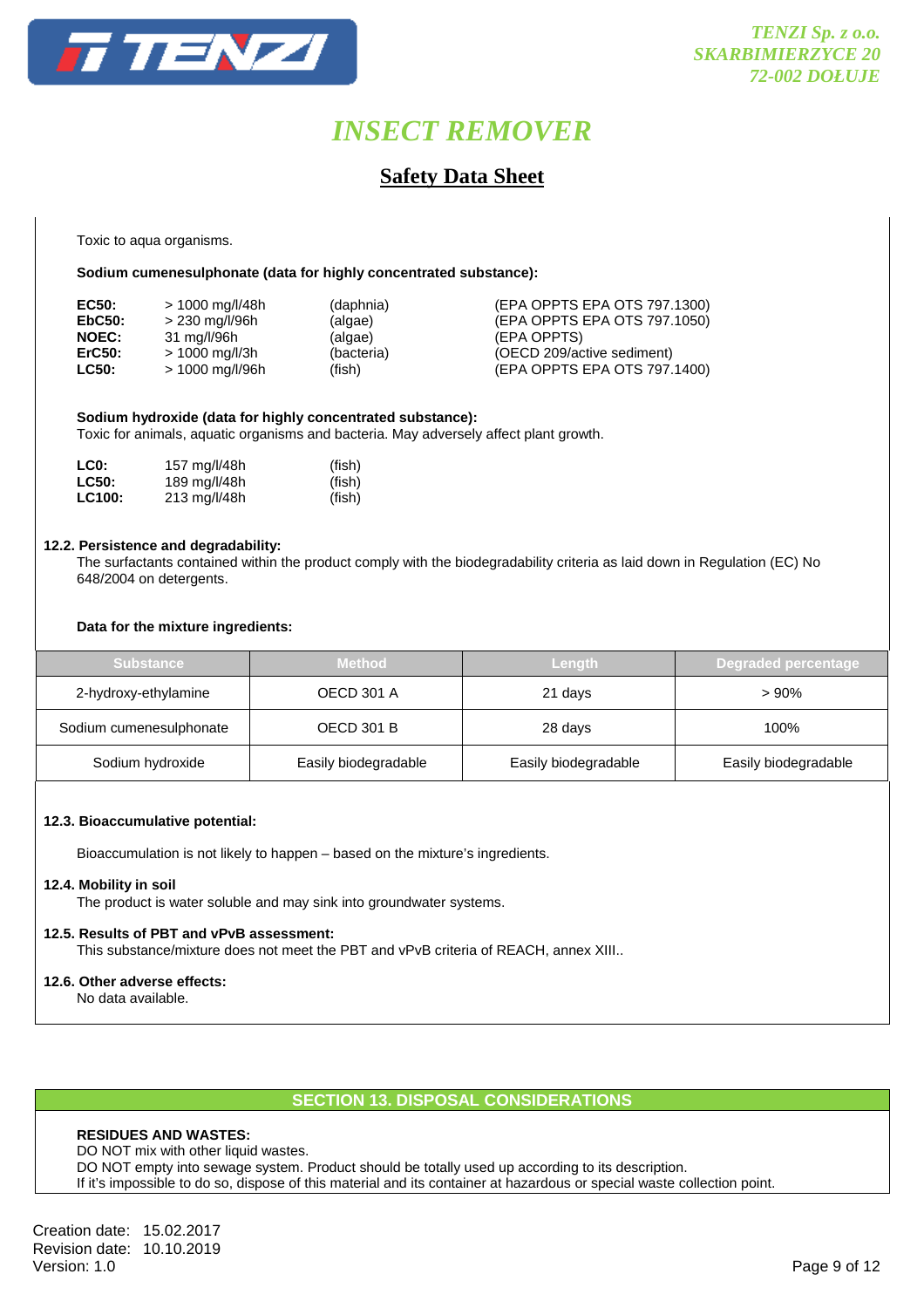

**Safety Data Sheet** 

#### **13.1. Waste treatment methods:**

 Contaminated containers should be completely emptied. Several times rinse the container promptly after emptying. Empty container can be stored in containers for collection of plastic packaging, or can be delivered to specialized company for recycling.

Disposal should be in accordance with the national/international regulations.

#### **SECTION 14. TRANSPORT INFORMATION**

#### **TRADE NAME: INSECT REMOVER**

- **14.1. UN Number:** UN 1719
- **14.2. UN proper shipping name:** Caustic alkali liquid, N.O.S. (hydroxyethylamine, sodium hydroxide)
- **14.3. Transport hazard class(es):** 8
- **14.4. Packing group:**
- **14.5. Environmental hazards:** No.
- **14.6. Special precautions for user:** For more details see Sections 6 and 8.
- **14.7. Transport in bulk according to Annex II of MARPOL73/78 and the IBC Code:** No data available.

#### **WARNING LABELS**



#### **SECTION 15. REGULATORY INFORMATION**

#### **15.1. Safety, health and environmental regulations/legislation specific for the substance or mixture:**

COMMISSION REGULATION (EU) 2015/830 of 28 May 2015 amending Regulation (EC) No 1907/2006 of the European Parliament and of the Council on the Registration, Evaluation, Authorisation and Restriction of Chemicals (REACH)

 REGULATION (EC) No 1907/2006 OF THE EUROPEAN PARLIAMENT AND OF THE COUNCIL of 18 December 2006concerning the Registration, Evaluation, Authorisation and Restriction of Chemicals (REACH), establishing a European Chemicals Agency, amending Directive 1999/45/EC and repealing Council Regulation (EEC) No 793/93 and Commission Regulation (EC) No 1488/94 as well as Council Directive 76/769/EEC and Commission Directives 91/155/EEC, 93/67/EEC, 93/105/EC and 2000/21/EC

 REGULATION (EC) No 1272/2008 OF THE EUROPEAN PARLIAMENT AND OF THE COUNCIL of 16 December 2008 on classification, labelling and packaging of substances and mixtures, amending and repealing Directives 67/548/EEC and 1999/45/EC, and amending Regulation (EC) No 1907/2006

 DIRECTIVE 2008/112/EC OF THE EUROPEAN PARLIAMENT AND OF THE COUNCIL of 16 December 2008 amending Council Directives 76/768/EEC, 88/378/EEC, 1999/13/EC and Directives 2000/53/EC,2002/96/EC and 2004/42/EC of the European Parliament and of the Council in order to adapt them to Regulation (EC) No 1272/2008 on classification, labelling and packaging of substances and mixtures

Creation date: 15.02.2017 Revision date: 10.10.2019<br>Version: 1.0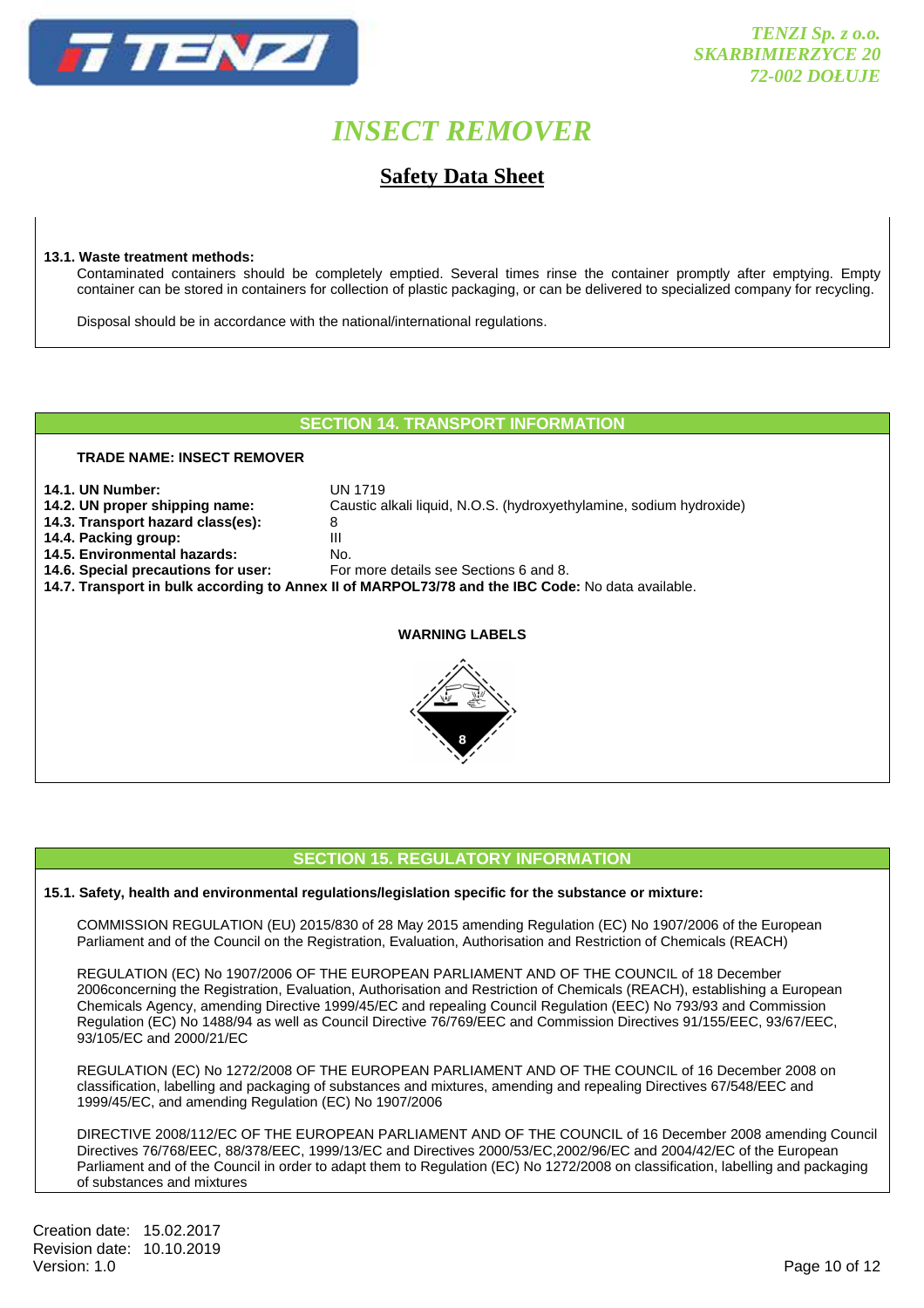

### **Safety Data Sheet**

 COMMISSION REGULATION (EU) No 758/2013of 7 August 2013correcting Annex VI to Regulation (EC) No 1272/2008 of the European Parliament and of the Council on classification, labelling and packaging of substances and mixtures

 DIRECTIVE 2014/27/EU OF THE EUROPEAN PARLIAMENT AND OF THE COUNCIL of 26 February 2014 amending Council Directives 92/58/EEC, 92/85/EEC, 94/33/EC, 98/24/EC and Directive 2004/37/EC of the European Parliament and of the Council, in order to align them to Regulation (EC) No 1272/2008 on classification, labelling and packaging of substances and mixtures

REGULATION (EC) No 648/2004 OF THE EUROPEAN PARLIAMENT AND OF THE COUNCIL of 31 March 2004 on detergents

 REGULATION (EC) No 1336/2008 OF THE EUROPEAN PARLIAMENT AND OF THE COUNCIL of 16 December 2008 amending Regulation (EC) No 648/2004 in order to adapt it to Regulation (EC) No 1272/2008 on classification, labelling and packaging of substances and mixtures

 REGULATION (EC) No 273/2004 OF THE EUROPEAN PARLIAMENT AND OF THE COUNCIL of 11 February 2004on drug precursors.

#### **15.2. Chemical safety assessment**

 **For mixture:** 

A Chemical Safety Assessment has not been carried out.

#### **For following mixture substances:**

| 2-hydroxy-ethylamine:    | No data available.                                 |
|--------------------------|----------------------------------------------------|
| Sodium cumenesulphonate: | A Chemical Safety Assessment has been carried out. |
| Sodium hydroxide:        | A Chemical Safety Assessment has been carried out. |

#### **SECTION 16. OTHER INFORMATION**

 Information above is based on current knowledge of product in its current form. All data are presented in order to take into account safety requirements priority and not to guarantee special properties of the product. If product usage conditions are not under manufacturer control, responsibility for safe use lies with the person that uses them. The employer is obliged to inform all employees, who have contact with the product, about the risk and safety measures specified in the data sheet. Safety data presented above were prepared based on safety characteristics of substances used by the producer to compose the product and based on regulations for handling dangerous substances and their preparation. Classification of chemical mixture was done with calculation methods, based on the content of hazardous ingredients.

#### **The full list of symbols and H phrases from Section 2 and 3:**

| <b>Acute Tox. 4</b>  | - Acute toxicity, category 4.                                        |
|----------------------|----------------------------------------------------------------------|
| Met.Corr 1           | - Substance/Mixture is corrosive to metals, category 1               |
| Eye Dam. 1           | - Serious eye damage, category 1.                                    |
| Skin Irrit. 2        | - Causes skin irritation, category 2.                                |
| <b>Skin Corr. 1A</b> | - Corrosive to skin, category 1A.                                    |
| <b>Skin Corr. 1B</b> | - Corrosive to skin, category 1B.                                    |
| Eye Irrit. 2         | - Causes serious eye irritation, category 2.                         |
| STOT SE3             | - Specific target organ toxicity - Single exposure STOT, category 3. |
| H <sub>290</sub>     | - May be corrosive to metals.                                        |
| H302                 | - Harmful if swallowed.                                              |
| H312                 | - Harmful in contact with skin.                                      |
| H314                 | - Causes severe skin burns and eye damage.                           |
| H318                 | - Causes serious eye damage.                                         |
| H319                 | - Causes serious eye irritation.                                     |
| H332                 | - Harmful if inhaled.                                                |
| H335                 | - May cause respiratory irritation.                                  |
| H412                 | - Harmful to aquatic life with long lasting effects.                 |
|                      |                                                                      |

Creation date: 15.02.2017 Revision date: 10.10.2019